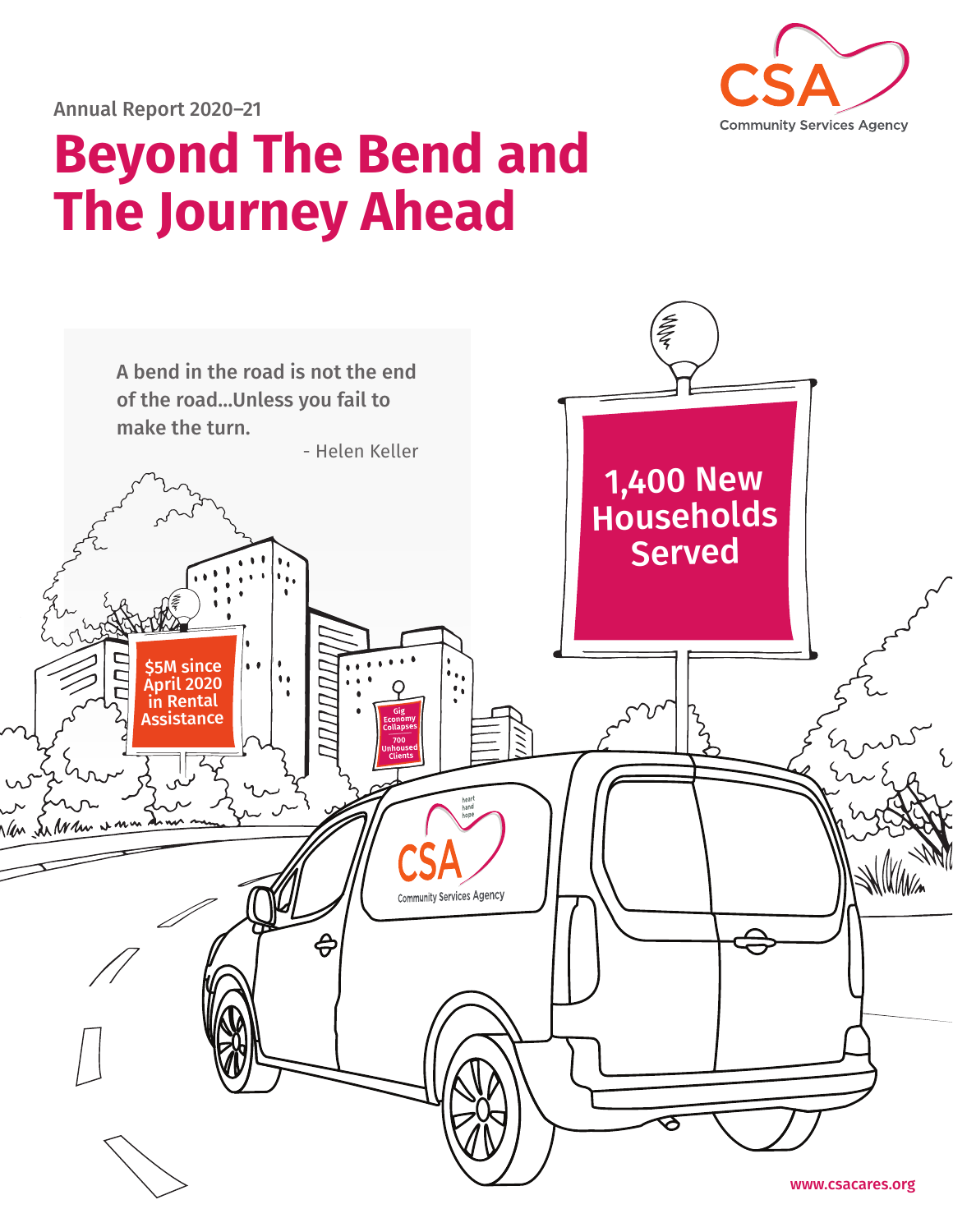## **Moving Into The Future: Facing the Unknown Together**

What a year this has been! A global pandemic brought health and economic anxieties and forced us to rethink how we live our lives and how we interact with each other. And as we struggled to find safe solutions, we were forcefully reminded that hardships fall most heavily on the most vulnerable amongst us.

CSA met the COVID-19 emergency head-on. Staff expanded and reimagined critical services to safely support a growing number of community members in crisis. What a record of help: a fivefold increase in new client households, over \$5M distributed in rental assistance since the start of the pandemic (mostly to very low income families), hundreds of thousands of pounds of food provided to clients (some food-insecure for the first time), and direct support for families sheltering in place.

I am so proud of our dedicated CSA staff and of our generous community, stepping forward to help blunt the ravages of the crisis on our friends and neighbors. Thank you, thank you, thank you!

But it's not yet over. For some, the pressure is easing and the choices are increasing. For many others, for those who have been the hardest hit, our seniors, our service sector workers, and the insecurely housed, the crisis continues and may even exacerbate in the coming months. As a community, we cannot turn our focus away from the ongoing emergency.

At CSA this coming year, as we continue to be the community's safety net and serve present needs, we will look at what lies ahead, distilling lessons learned in this pandemic year, identifying emerging needs, new clients, and innovative solutions. Critically, we must ensure that we have the staffing and facilities we need to fulfill our mission – as needs grow and services grow in response, CSA needs the resources to provide the help the community requires.

On the CSA Board of Directors, as we help guide the agency into the future, we are proud of our diversity, long-term supporters working with new talent, people long rooted in the community working with emerging leaders – all focused on helping the community.

Please stay at our side on this journey, supporting our community and moving into the future together.



**Ronit Bryant** *Board President, 2021-22*



#### **President**

Ronit Bryant Mountain View City Council (2007-2014)

#### **Vice-President**

Paul Davis Nonprofit Organization Executive (retired), Duplicate Bridge Club Owner

#### **Treasurer**

Tracy Pirnack Finance/Operations Executive (retired)

#### **Secretary**

Dan Rich City Manager (retired)

#### **Immediate Past President**

Rose Baldwin Human Resources Consultant Jocelyn Baird Waste Zero Specialist, Recology

Jolee Crosson Admissions & Community Relations Helios School

Bruce Humphrey Consultant

Kuljeet Kalkat Retired Engineer/Realtor

Mike Kasperzak Public Affairs Consulting

María Marroquín Executive Director Day Worker Center of Mtn. View

Yvonne Murray Social Innovation & Community Engagement Strategist

Tamara Patterson Community Advocate Jonathan Prosnit Rabbi, Congregation Beth Am

Emily Ann Ramos Preservation and Protection Associate SV@Home

Nicole Schreiber Senior Financial Analyst, Google

Stephen Sullivan Shareholder Schwabe, Williamson & Wyatt

Tenny Tsai Senior Managing Director Cushman & Wakefield

Tom Myers Executive Director

**Board Of Directors Board Of Directors**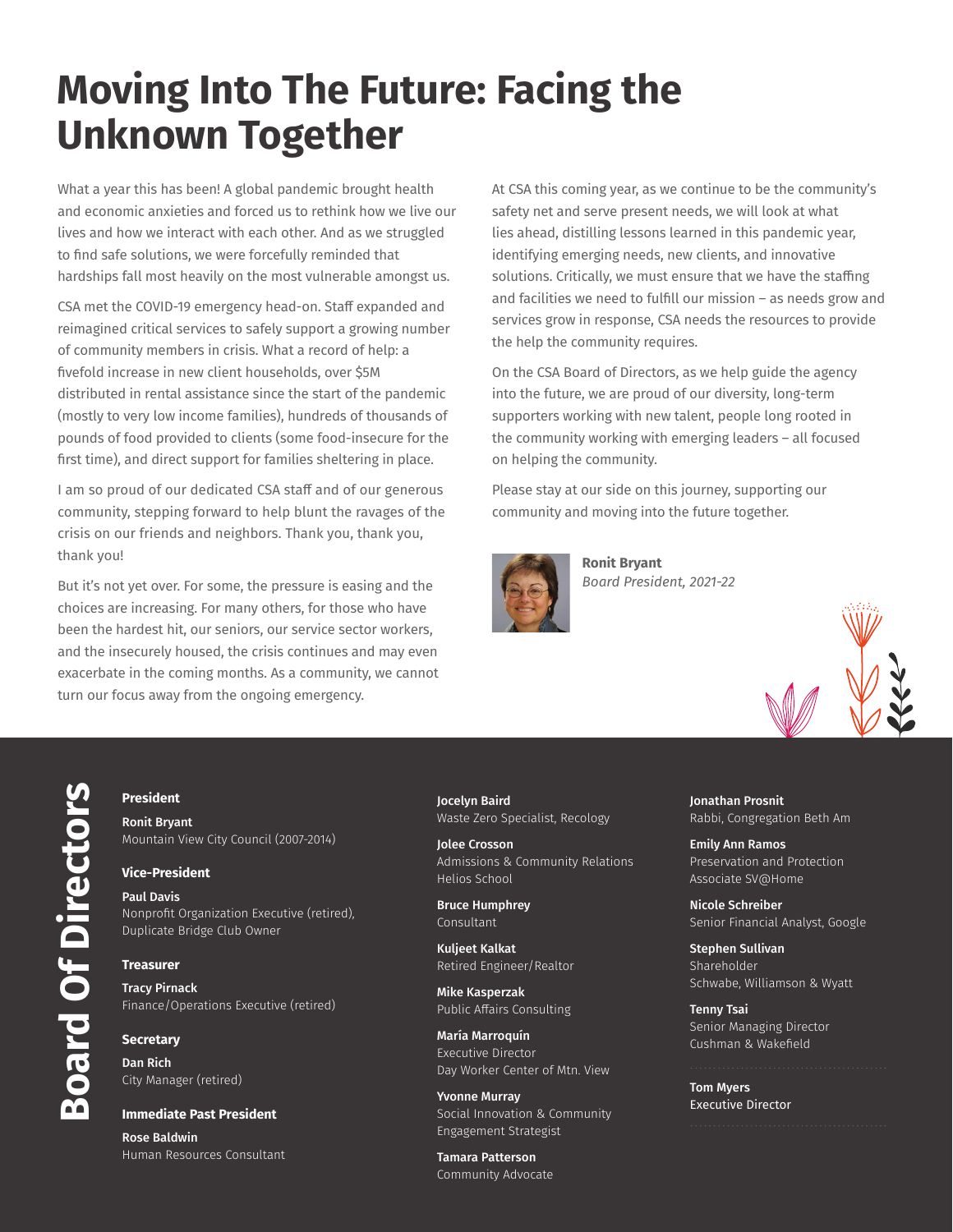Fiscal Year 2020-21 was a challenging year for CSA. The emergency measures we put in place to respond to COVID in March 2020 morphed into long-term program adjustments as the pandemic continued. Life didn't just pause last March. Many of our clients continue to have real every day fears on top of the pandemic – whether it's due to their economic, migratory or social status or other issues. CSA has been there with them every step of the way paving the path forward.

## Homeless Prevention Services (HPS)

CSA served 1,946 households, totaling nearly 5,000 individuals in Fiscal Year 2020-21. This was an increase of 18% over the previous year's numbers, reflecting growing demand for services as the pandemic dragged on through calendar year 2020 and into 2021. This program served 2,901 individuals, or over 1,000 households, with rental and/or utility assistance totaling approximately \$3 million, a 15-fold increase in people served versus pre-pandemic data.





**Overall, I have been very impressed with CSA, its holistic approach toward the people it serves and its flexibility in responding to client needs during this health crisis. You can't ask for a more compelling mission and warm, welcoming people to work with.** 

- CSA Volunteer

## Homeless Services

CSA serviced a total of 674 clients in the Homeless Services Program. Nearly 500 households were served. Nearly \$92,000 was provided in direct financial assistance to unhoused clients to assist with first month rent and deposit, hotel fees, and vehicle repairs, among other items. Case managers helped house 25 clients.

> Households Served Provided in Direct Assistance to Unhoused Clients **500 \$ 92,000** Nearly Nearly

**Mission:** We are the community's **safety net,** providing **critical support** services that preserve and promote **stability, self-reliance and dignity.**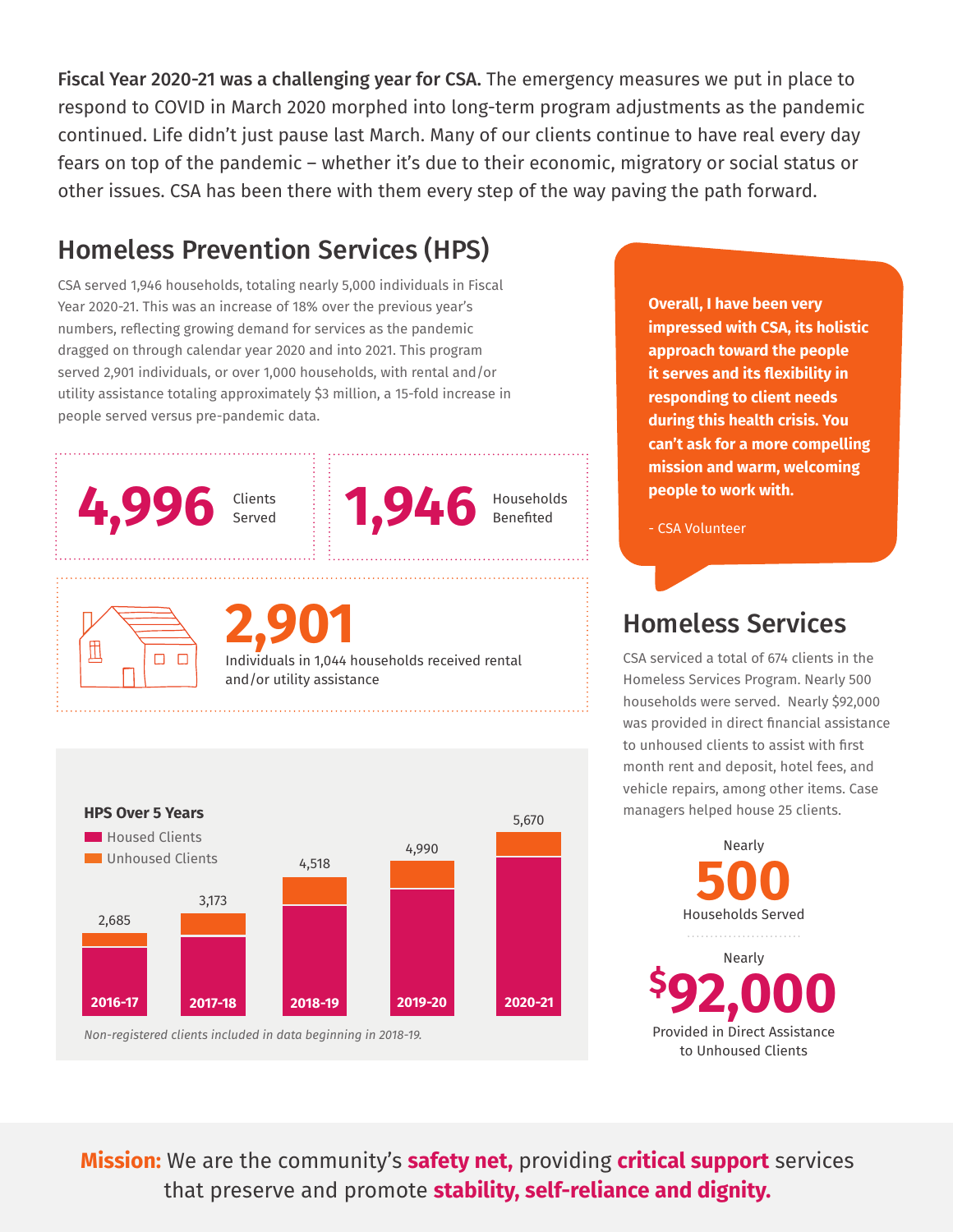## Food and Nutrition Center

Our Food & Nutrition Center continued to be impacted by the pandemic, offering distributions of pre-bagged groceries in the parking lot and deliveries of grocery bags to our most vulnerable clients. Overall, CSA provided 1,340 households — 2,686 individuals — with nutritious groceries in Fiscal Year 2020-21. Pounds of Donated Food





50% Fresh Fruits and Vegetables

**What keeps me going is being able to make an impact by connecting with volunteers and placing them in a program that benefits our mission. My relationship with volunteers and coworkers is precious. Supporting each other allows us to continue working with a sense of security and purpose during a time with so many unknowns.**

- LaDrea Clark, Volunteer and Special Events Coordinator

## Challenge Diabetes

**158**

**61**

**24**

**7**

This program is a joint venture with West Valley Community Services and Sunnyvale Community Services, funded by El Camino Hospital.

> Participants enrolled in the Challenge Diabetes Program

Over-the-phone Diabetes Risk Assessments completed

Virtual health education sessions hosted in three languages for 455 attendees

Virtual support groups focused on exercise hosted with 53 attendees



### COVID Response Team

One of the many heroic efforts undertaken by CSA staff in response to the pandemic was the COVID-19 Response Team to support community members' immediate needs while in quarantine by connecting them to rental assistance, and delivering food and COVID care packages. The program, which served 113 households, was rolled out in September 2020 to address the needs of newly diagnosed residents.

**Mission:** We are the community's **safety net,** providing **critical support** services that preserve and promote **stability, self-reliance and dignity.**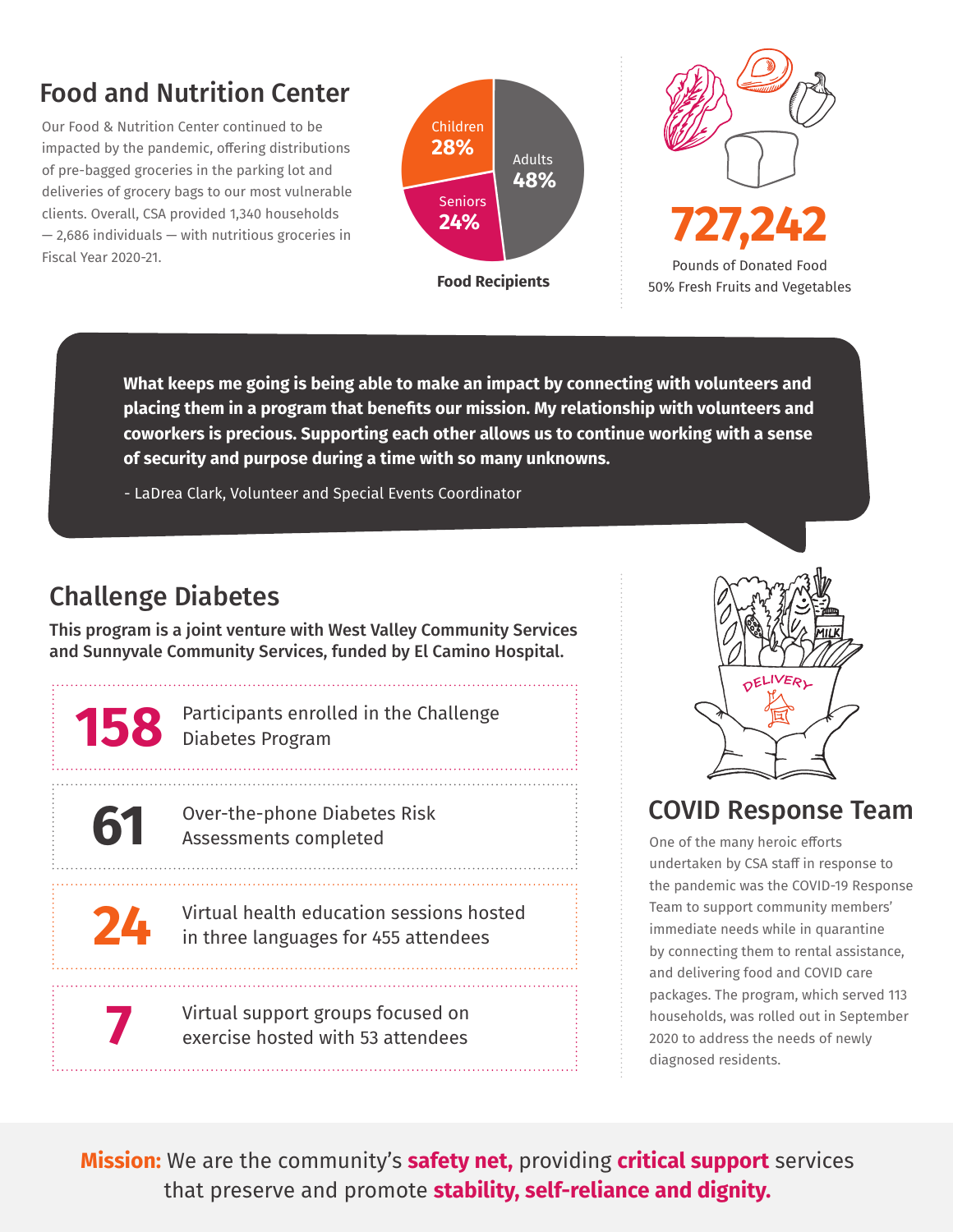## Senior Services Program

The past year we had many clients reach out to us in crisis mode, which resulted in a 13% increase in overall caseload. Our case managers spent much of their time calling clients to ensure that their basic needs were being met. Many doctors appointments were conducted via the phone or video call. Our services never stopped, but were modified to accommodate COVID and the crisis needs of the clients.



**I know this year has been extremely challenging for everyone at CSA (and of course, in the community especially!). But the way all of you have risen to the challenge is outstanding.**

- CSA Donor

### Senior Nutrition Program

CSA's Senior Nutrition Program continued to serve lunch five days a week at the Mountain View Senior Center with a drive-through distribution system. In Fiscal Year 2020-21, the SNP saw an increase of 36% in meals served over the previous year.



## Meals served - 10,000 more than

## Community Navigator Program

CSA trains trusted leaders within the community to help their neighbors navigate services in the areas of immigration, domestic violence, tenant rights and CSA resources. The Community Navigator Program (CNP) has continued to hold online information sessions and release weekly vlogs in English and Spanish to keep the community informed in this time of constantly changing information.

CNP workshops held for volunteers

**57 1,909 47** Participants attended CNP workshops

Community Navigators trained



Our Volunteers

CSA's team of 38 full and part-time staff is augmented by a volunteer force of approximately 865 community members. During Fiscal Year 2020-21, our rockstar volunteers contributed over 11,024 hours, putting the value of contributed time at over \$314,616.

**Mission:** We are the community's **safety net,** providing **critical support** services that preserve and promote **stability, self-reliance and dignity.**